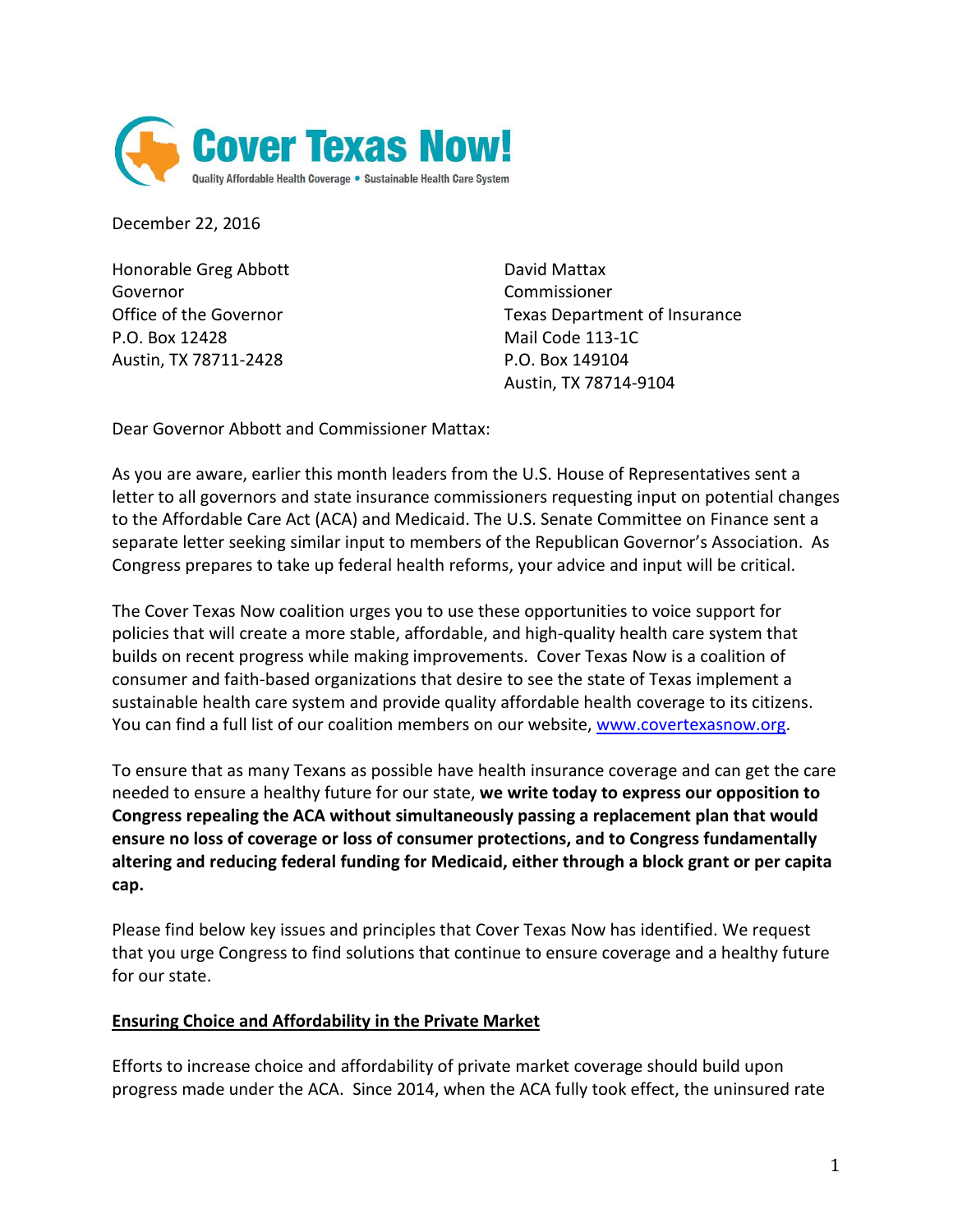in Texas has dropped by an 5 percentage points to an historic low, its first meaningful decline in decades. Today, Texas has 1.1 million fewer uninsured residents. Almost all Texas coverage gains have occurred because of the ACA provisions that provide choice and affordability in the private insurance market, including Marketplace subsidies, prohibition of denials and surcharges based on preexisting conditions, and allowing young adults to stay on their parents' plan until they turn 26.

After the close of 2016 open enrollment, 1.1 million Texans were enrolled through the Health Insurance Marketplace. About 84 percent of them, or 913,000 Texans, currently get federal subsidies that lower monthly premiums by \$271 on average. Texans will receive \$4.1 billion in federal subs[i](#page-6-0)dies in 2019 that allow moderate-income Texans to maintain coverage.<sup>i</sup> This federal investment is an essential component to the health of the Marketplace and the ability of Texans to gain coverage. Without these sliding-scale premium supports, only a small number will be able to remain insured. **Congress should protect federal funding for premium and costsharing subsidies.**

Texans today cannot be denied coverage, charged more, or subject to a waiting period because they have a pre-existing condition. This key tenet of the ACA protects more than 1 in 4 Texans between the ages of 18-64 (or 4.5 million Texans) who have a pre-existing condition that would have resulted in a denial of coverage in the individual market before the ACA.<sup>[ii](#page-6-1)</sup>

Before the ACA passed, individuals were routinely denied coverage, subject to exclusions of coverage for their illnesses, or charged more due to having health conditions such as asthma or cancer. Texas had a small "high risk pool" for uninsurable individuals, but it never functioned well, with fewer than 30,000 Texans enrolled at peak enrollment and unaffordable premiums set at two times the market rate. A re-established high risk pool would be a completely inadequate alternative to today's sliding-scale, guaranteed-issue coverage, with no increase in price driven by health status or gender. **Congress must preserve protections related to preexisting conditions.** 

The ACA requires all non-grandfathered health plans – including large-group plans – to cover a range of preventive care, care at no additional cost to the patient. Among the benefits included are depression and alcohol misuse screening for adults and adolescents, as well as autism screening and behavioral assessments for children. Other crucial preventive services include mammograms, well-woman exams, maternity care, prescription contraception, sexually transmitted infection counseling and testing, and a broad range of pregnancy-related screening and tests. **Congress should ensure that with any ACA replacement, Texans are able to continue to get cost-effective preventive care with no cost-sharing. To retreat from these standards now would be a setback for Texans' access to crucial care.**

# **Ensuring a Stable Individual Insurance Market**

**Congress should not repeal the ACA without simultaneously passing a replacement plan.** The American Academy of Actuaries has warned about unintended consequences of repealing the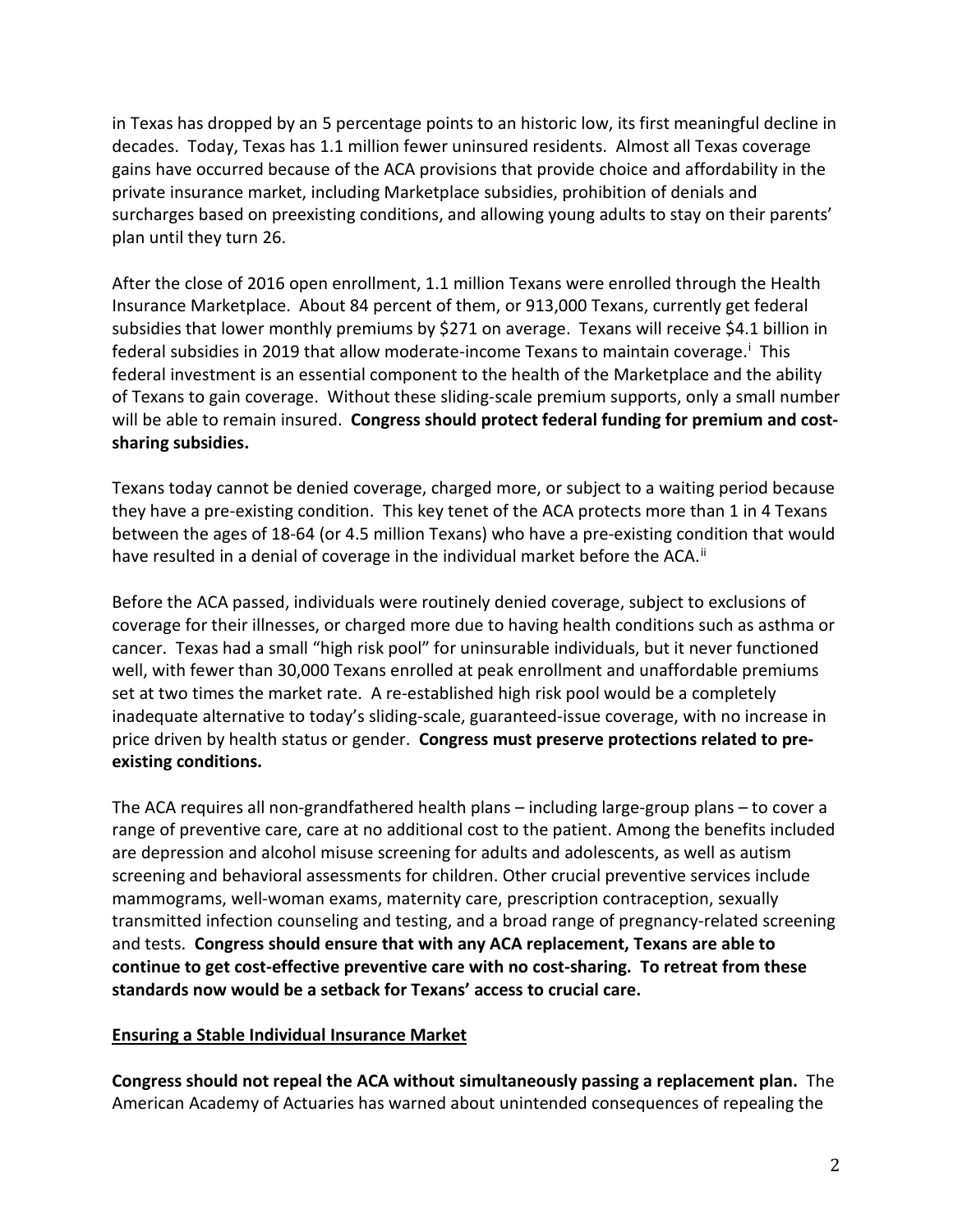ACA without simultaneously replacing it. They warn that, *even if Congress delays the effective date of the repeal*, states' individual insurance markets could become destabilized, causing insurers to leave the market, premiums to climb, and Texans to lose coverage.<sup>iii</sup> Today, 1.8 million Texans rely on coverage in the "ind[iv](#page-6-3)idual market."<sup>iv</sup> This includes not only Texans with coverage in the Health Insurance Marketplace, but also hundreds of thousands of Texans who buy full-cost coverage outside of the Marketplace, including self-employed individuals and others who do are not offered job-based insurance.

The Urban Institute estimates that repealing the ACA without a simultaneous replacement will cause 2.6 million Texans to lose coverage by 2019, with most losses resulting from the near collapse of the indi[v](#page-6-4)idual market.<sup>v</sup> When these Texans lose coverage, they will still need health care, placing more stress on state and local taxpayers and safety net health care providers. Texas hospitals provided \$6.5 billion worth of uncompensated care in 2015 (actual costs, not charges) for uninsured charity care patients and Medicaid enrollees. While \$4.6 billion of that amount was offset by Medicaid supplemental payments, those payments appear targeted for possible elimination under the recent and current federal Medicaid proposals. **Congress should not act in a reckless manner that threatens access to health coverage and financial security for millions of Texas. It should ensure a smooth transition that does not cause chaos in the individual insurance market or increase the demand for uncompensated care.**

# **The Future of Medicaid in Texas**

The letters sent to you from leaders in the United States House of Representatives and U.S. Senate also ask for input on the future of Medicaid, requesting your suggestions to reduce costs and improve outcomes in Medicaid "while still delivering high quality healthcare for the most vulnerable." We hope you will share with Congress these concerns for the protection of Texas' most vulnerable.

Texas Medicaid's current enrollment is composed wholly of highly vulnerable Texans with incomes below or near the poverty line: children, seniors, people with disabilities, and pregnant women (with coverage ending 2 months after delivery). Only a small group of deeply needy parents qualify, so that only one in twenty children covered in Texas Medicaid has a parent who is also enrolled. Texas' overall health care infrastructure relies on the stability of Medicaid, both economically and from a public health perspective. Over half of Texas births, and two-thirds of our Nursing Facility residents rely on Medicaid funding. **Congress should ensure that Medicaid can continue to serve these vulnerable Texans with comprehensive care.** 

We are concerned that restructuring Medicaid as either a Block Grant or under a Per Capita Cap will put Texans and the state budget at risk if Medicaid costs increase. Texas taxpayers would have to make up the difference without any federal help in this major cost shift to state and local governments. Today, if Texas encounters a surge in uninsured residents qualifying for Medicaid due to a natural disaster, epidemic, or economic recession, or faces a jump in percapita costs when a new life-saving medical advance becomes available, we know we can rely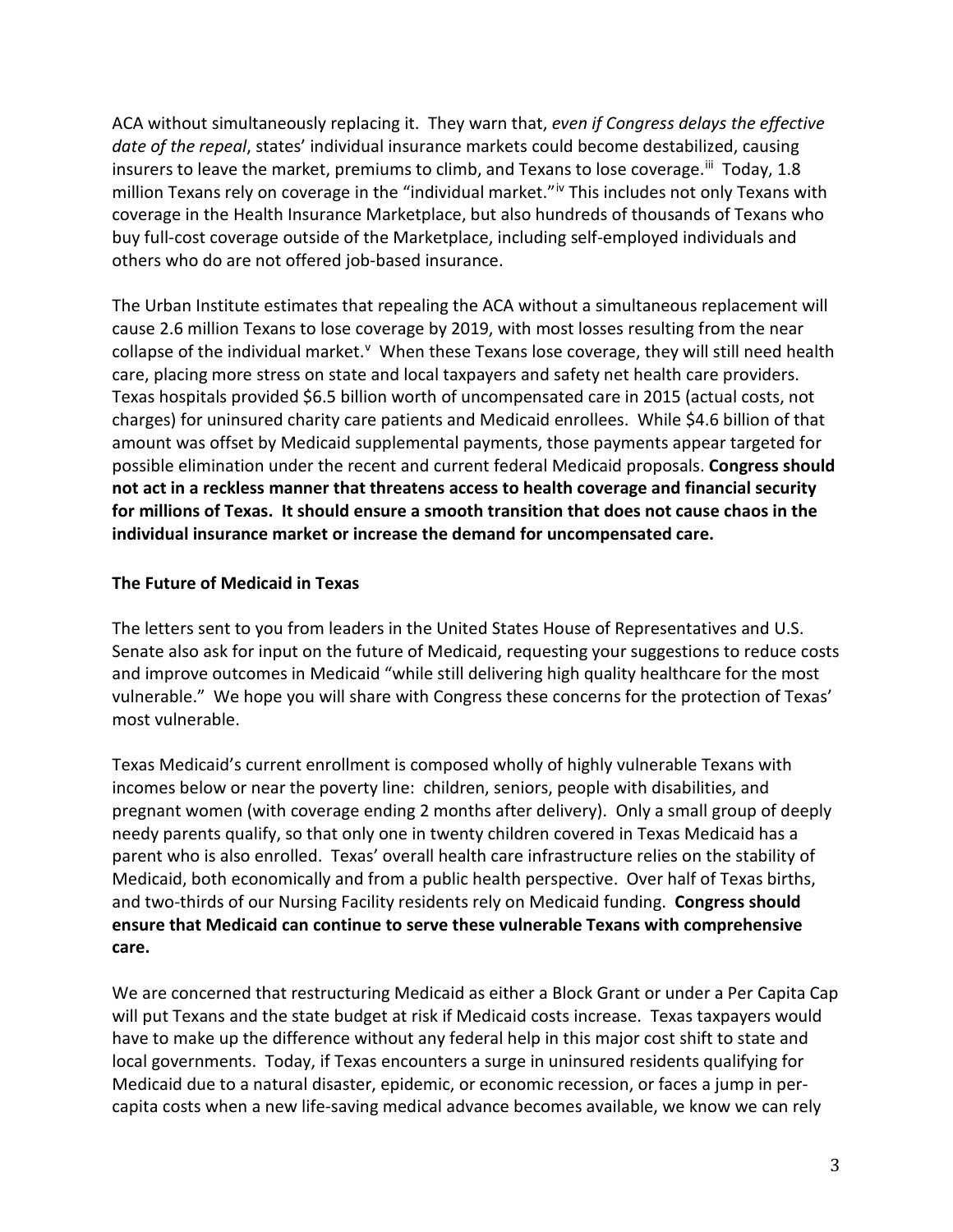on federal matching funds to meet the need. **Congress should ensure that Medicaid changes do not shift costs to state or local governments.** 

Texas Medicaid already aggressively pursues innovative cost savings, but without taking on the risk of being left holding the bag in the case of calamity. In addition, the Texas Legislature eliminated most automatic inflation updates in Medicaid provider payments over the last 20 years, so that many provider payments fees fall well below cost. Texas Medicaid per-enrollee costs<sup>[vi](#page-6-5)</sup> have held nearly constant over the last 15 years when adjusted for inflation. In fact, national health spending data show that that inflation-adjusted per capita Medicaid spending growth was flat or declining between 1998 and 2014, lower than for either Medicare or employer-sponsored insurance, and that Medicaid spending growth has been driven primarily by increased enrollment.<sup>[vii](#page-6-6)</sup> This evidence of effective per-person cost controls should signal the need to carefully avoid "cutting beyond fat and into muscle or bone." The recent public outcry over Texas Medicaid rate cuts and policy limits for therapy services for children with disabilities and complex medical needs illustrates how easily unintended consequences can arise when cost-cutting measures are imposed without due caution.

**We have grave concerns that either a Block Grant or a Per Capita Cap approach will not only expose Texas to cost-shifts from Congress, but also lock our state into an inadequate funding basis tied to our historically low Medicaid provider payment rates and minimal adult coverage beyond seniors and Texans with serious disabilities.** 

- We have special concerns about our safety net hospitals. It is not clear whether Texas' supplemental Medicaid payments (Disproportionate Share Hospital payments and the 1115 waiver) will continue to be available to Texas under either Medicaid restructuring scenario. According to Texas HHSC and the recent analysis of Texas hospital costs by Health Management Associates, Vill half of Texas hospital Medicaid payments are now delivered via these supplemental programs, with the non-federal share of that half financed almost entirely with local taxpayer funds or "IGT." At least one Congressional proposal would prohibit use of the local taxpayer "IGT" dollars that help fund the supplemental payments today. **Will Texas' 1115 waiver federal funding be treated like Medicaid expansion funding, and eliminated in an ACA repeal (partial or full)? Will the use of local "IGT" funding continue to be allowed?**
- Also unknown is how Texas taxpayers will fare if the 31 states with Medicaid expansions fight to retain their federal funding for those populations. Will Texas' leaders then take steps to ensure our state is not short-changed, and claim the projected \$6 to \$8 billion in annual federal funding that Texas HHSC has estimated would have accompanied that coverage?<sup>ix</sup> Texans will continue to pay the same federal taxes as residents in other states, while states that cover more of the uninsured and spend more per enrollee will get larger block grants or higher spending per enrollee caps because they spend more today. These disparities would be locked in under these kinds of proposals.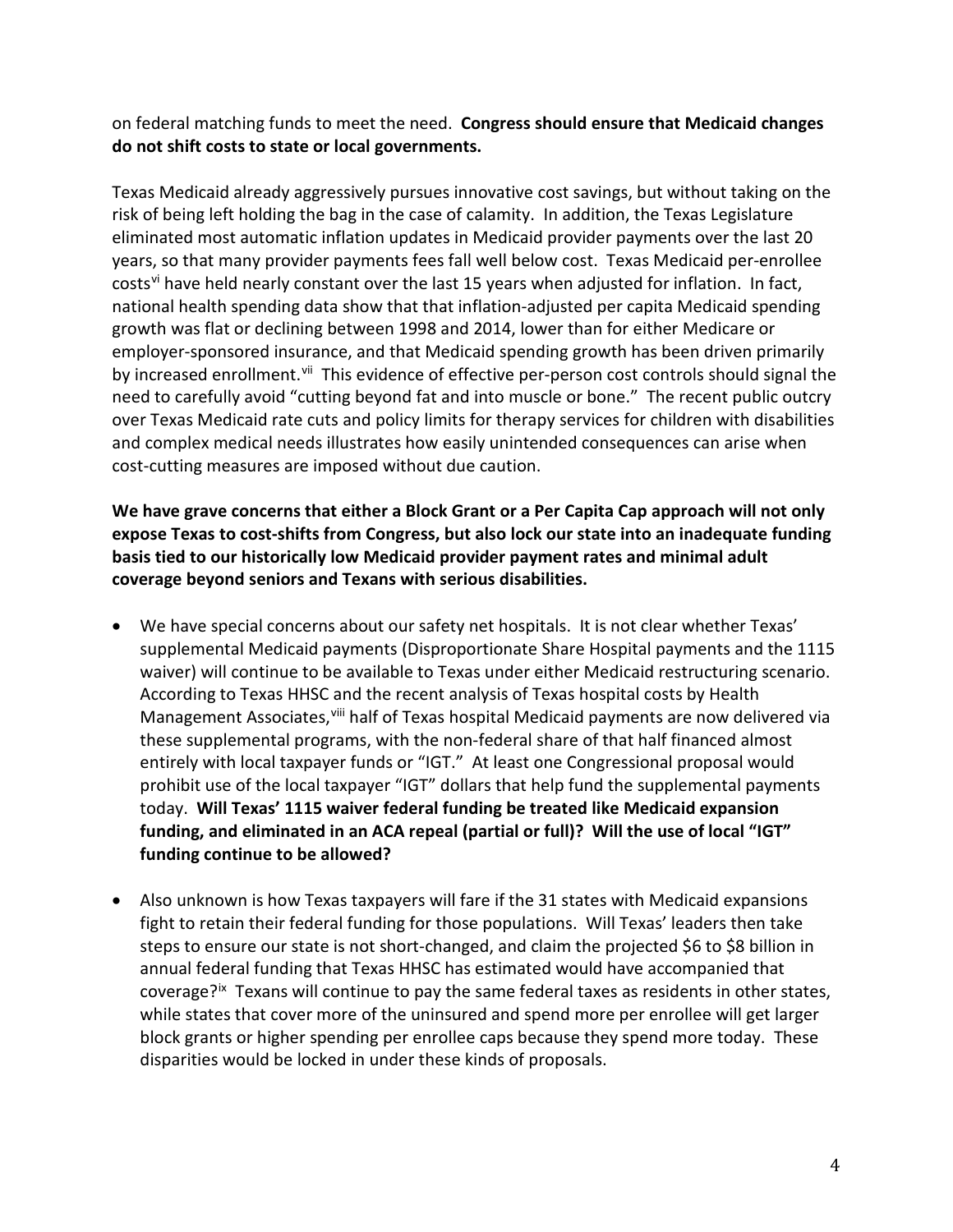To recap, for these reasons we fear that the formula negotiations around a Block Grant or a Per Capita Cap redesign of Medicaid will leave Texas' most vulnerable exposed to damaging cuts, our safety net hospitals in crisis, and other inadequate Medicaid provider payment rates that have lacked regular updates for decades, locked in for years to come.

**Congressional proposals to establish a Medicaid block grant are explicitly designed to reduce federal Medicaid spending.** By basing Texas' initial block grant amount on our current or historical spending and then increasing it annually at a much lower growth rate than currently projected annual growth in federal Medicaid spending, federal funding cuts would grow progressively larger each year. In this way, Chairman Price's House Republican budget plan for fiscal year 2017, for example, would have cut federal Medicaid funding by \$1 trillion—or nearly 25 percent—over ten years, relative to current law (without including the additional funding cuts from repealing the ACA's Medicaid expansion, which increases the cut to 33% below the baseline projection)<sup>[x](#page-6-9)</sup>. And, the size of the cuts would have kept growing after 2026. **[FIGURE 1](http://www.cbpp.org/research/health/medicaid-block-grant-would-slash-federal-funding-shift-costs-to-states-and-leave)**



# **House Budget Committee Block Grant**

Percent cut in federal Medicaid funds, relative to current law

CENTER ON BUDGET AND POLICY PRIORITIES | CBPP.ORG

In order to operate a program under increasingly constrained funding, many of the minimum standards and protections in Medicaid today would likely no longer be supportable, and Congress is considering repealing the guarantee of medically necessary care without arbitrary limits for children under the federal Medicaid law's Early and Periodic Diagnosis, Screening and Treatment (EPDST) program. Requirements that Rural Health Clinics and Federally Qualified Health Centers can cover their true costs of care are also likely targets for elimination from law. **Congress should ensure that the guarantee of medically necessary care without arbitrary limits remains intact for America's children, and that our critical community providers can rely on the support they need to keep their doors open.** 

Most seriously, under a Block Grant or a Per Capita Cap redesign of Medicaid, Texans would no longer be guaranteed coverage (i.e., with no enrollment caps or waitlists) if they meet financial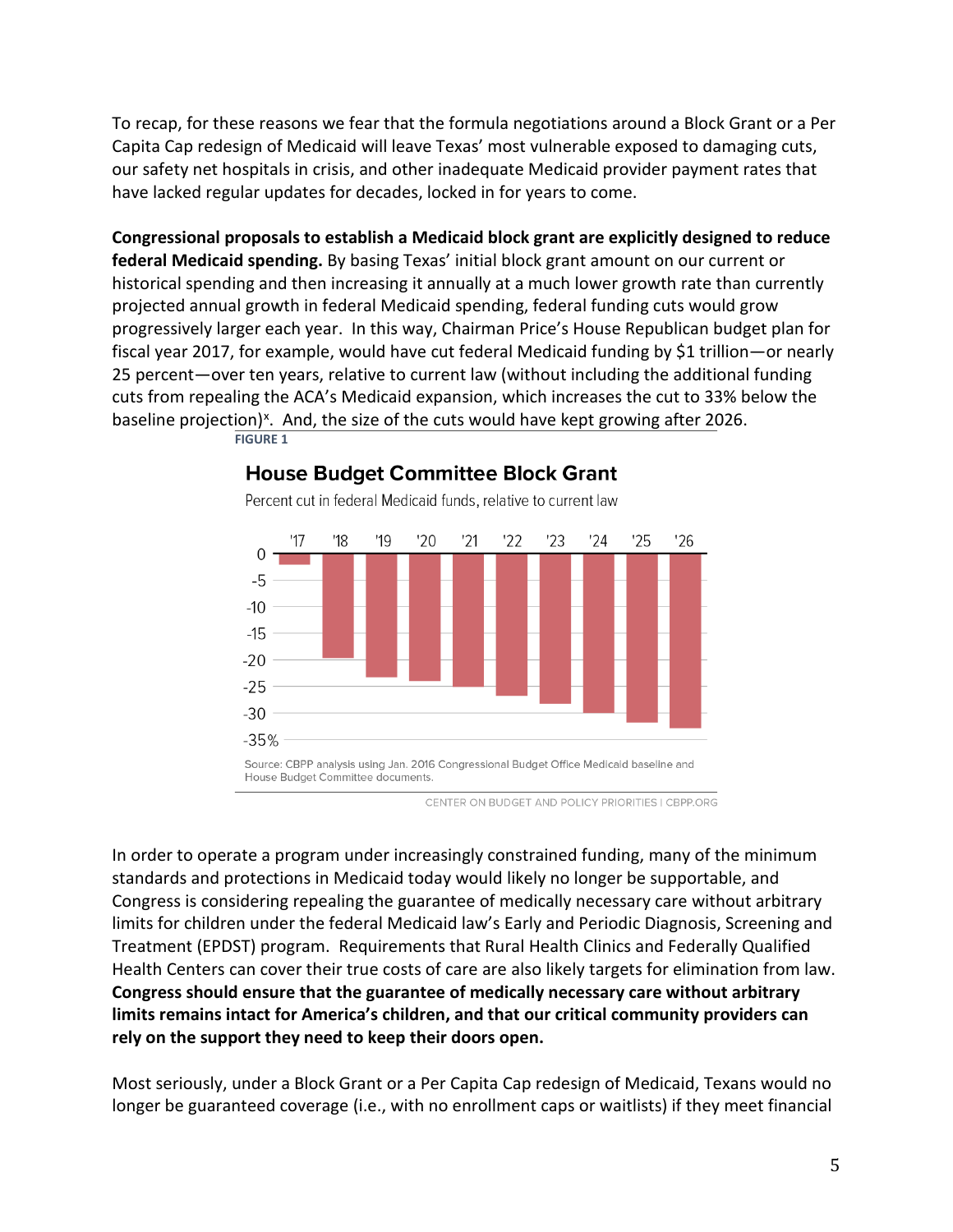and categorical program standards. In addition, the state of Texas would lose the current guarantee of federal matching dollars adequate to pay the health care bills for those qualifying persons. How big a gap the state experiences will depend entirely on the specific formula adopted for either the Block Grant or Per Capita Cap model. Texas would trade in the current state-budget uncertainty tied to Medicaid enrollment growth and some cost growth. In its place, we will experience the annual uncertainty over whether Congress will fully fund the Medicaid Block Grant or reduce the Per Capita Cap allocation, as these non-entitlement redesigns will be subject to annual appropriations. This uncertainty will have implications for lowincome uninsured Texans, and for the stability of our health care infrastructure. **Congress should guarantee that Texans will not face waiting lists for Medicaid care in the future because of inadequate federal funding.** 

In closing, the full or partial repeal of the ACA and a permanent restructuring of Medicaid funding with the goal of reducing federal spending would have detrimental effects on the quality and sustainability of the health care system in Texas. Repealing the ACA would not merely return our state to the situation before the ACA; rather, the collapse of the individual market would lead to uninsured rates even higher than before ACA reforms. The reduction of Medicaid funding via block grant or per capita caps would put further pressure on our health system by permanently reducing available federal dollars, dollars that are used to provide health care to our most vulnerable citizens. It is for these reasons that we request that you urge Congress to find solutions that continue to ensure coverage and a healthy future for our state.

Sincerely,

## **Organizations of Cover Texas Now:**

ADAPT of Texas Alamo Breast Cancer Foundation Bibliosol Global Center for Public Policy Priorities Children's Defense Fund – Texas Coalition of Texans with Disabilities Consumers Union – Southwest Regional **Office** Easter Seals Central Texas La Union del Pueblo Entero (LUPE) League of Women Voters of Texas Lesbian Health Initiative Methodist Healthcare Ministries

Cc: Texas Congressional Delegation Members of Texas Legislature

National Alliance on Mental Illness Texas National Association of Social Workers/Texas National Latina Institute for Reproductive **Health** National MS Society, Texas Progress Texas Proyecto Azteca Texans Care for Children Texas AFL-CIO Texas Impact Texas Organizing Project Young Invincibles